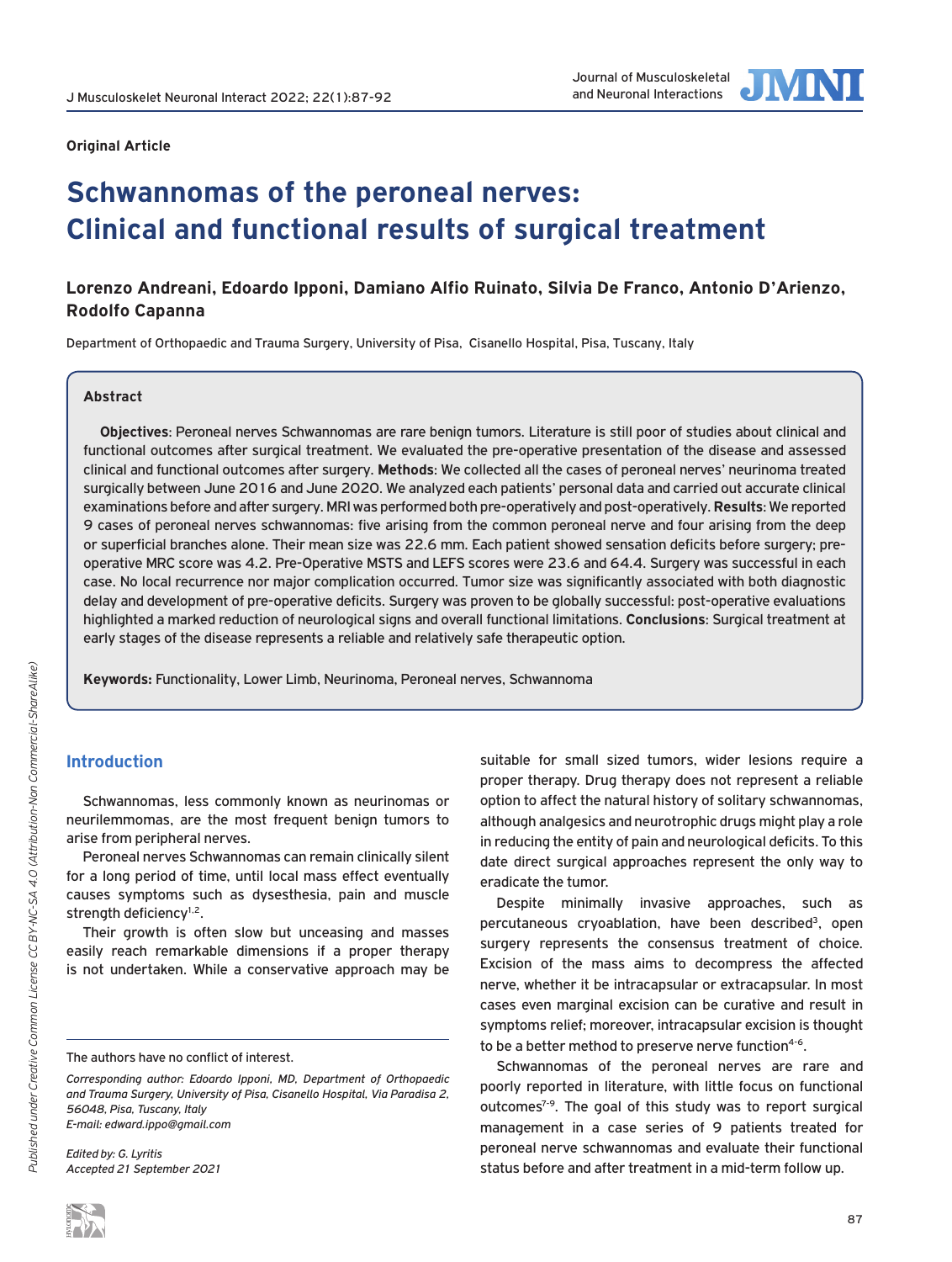

**Figure 1.** Intra-operative image of an exposed schwannoma grown from the common peroneal nerve.



**Figure 2.** Enucleation of a common peroneal nerve schwannoma.

## **Materials and methods**

This single-center retrospective study was approved by our local ethics committee and performed in accordance with the ethical standards laid down in the 1964 Declaration of Helsinki and its later amendments.

Our study consisted of a review of all schwannomas of the peroneal nerves treated with surgery in our institution between June 2016 and June 2020.

For each patient we collected data regarding their age, gender, first symptom associated with the disease and its date, alongside with the date in which schwannoma was diagnosed. We reviewed the date and the type of surgery performed. Pre-operative and post-operative functional status of our patients was evaluated using both the Lower Extremity Functional Scale (LEFS) score and the Musculoskeletal Tumor Society (MSTS) score respectively at the moment of hospitalization before surgery and at their last follow up. Muscular strength was assessed before and after surgery using the Medical Research Council (MRC) scale for muscle strength<sup>10-12</sup>. In parallel, Tinel test and a careful examination of the deep and cutaneous sensitivity were practiced to every patient with suspect of neurinoma before their intervention and were repeated at patient's latest follow-up<sup>13</sup>. Each patient underwent pre-operative MRI, which was used to orientate the diagnosis, guide the surgical planning and estimate the tumor size. Each neoplasm resected was examined by a pathologist to confirm the diagnosis of schwannoma with routine histology, histochemistry and immunohistochemistry techniques.

Postoperative follow-up consisted of serial office visits, clinical evaluations and post-operative MRIs. Each complication with grade II or higher according to the Clavien - Dindo Classification were reported<sup>14</sup>.

#### *Statistical Analysis*

Statistical analysis was performed using Stata SE 13 (StataCorp LLC, College Station, TX). Statistical significance was set at 0.05 for all endpoints.

## **Results**

9 patients underwent surgery to treat schwannomas of the peroneal nerves in our institution between June 2016 and June 2020. In 5 of these cases the neoplasm involved the common peroneal nerve, while the other 4 the process involved its terminal branches: the superficial peroneal nerve (3 cases) or the deep peroneal nerve. They were 6 females and 3 males, with a mean age at surgery of 55.7 (21-84) years.

In none of our cases diagnosis was incidental, since every case was brought to medical attentions by the onset of symptoms attributable to the disease. The first symptom referred was paresthesia in 6 cases (66.7%), a palpable swelling in 2 cases (22.2%) and reduced muscle strength in 1 case (11.1%). On average, diagnosis was made 6.6 (1-12) months after the onset of the first symptom.

According to pre-operative MRI images, the mean tumor dimension considering its major axis, was 26.6 (11-39) mm.

Before surgery, each of our 9 patients developed at least one neurologic symptom. Paresthesia was developed in 8 cases (88.8%): its entity was mild in 2 cases (22.2%), moderate in 5 (55.5%) and severe in the remaining 2 (22.2%). The Hoffman - Tinel sign was strongly positive in 7 of our 9 patients (77.7%), while in the other 2 (22.2%) it was weakly positive.

Pre-operative muscular strength of the anterior and lateral muscular compartment of the leg was evaluated and classified using the MRC scoring scale. The mean preoperative MRC score was 4.2 (2-5), with only 4 of our 9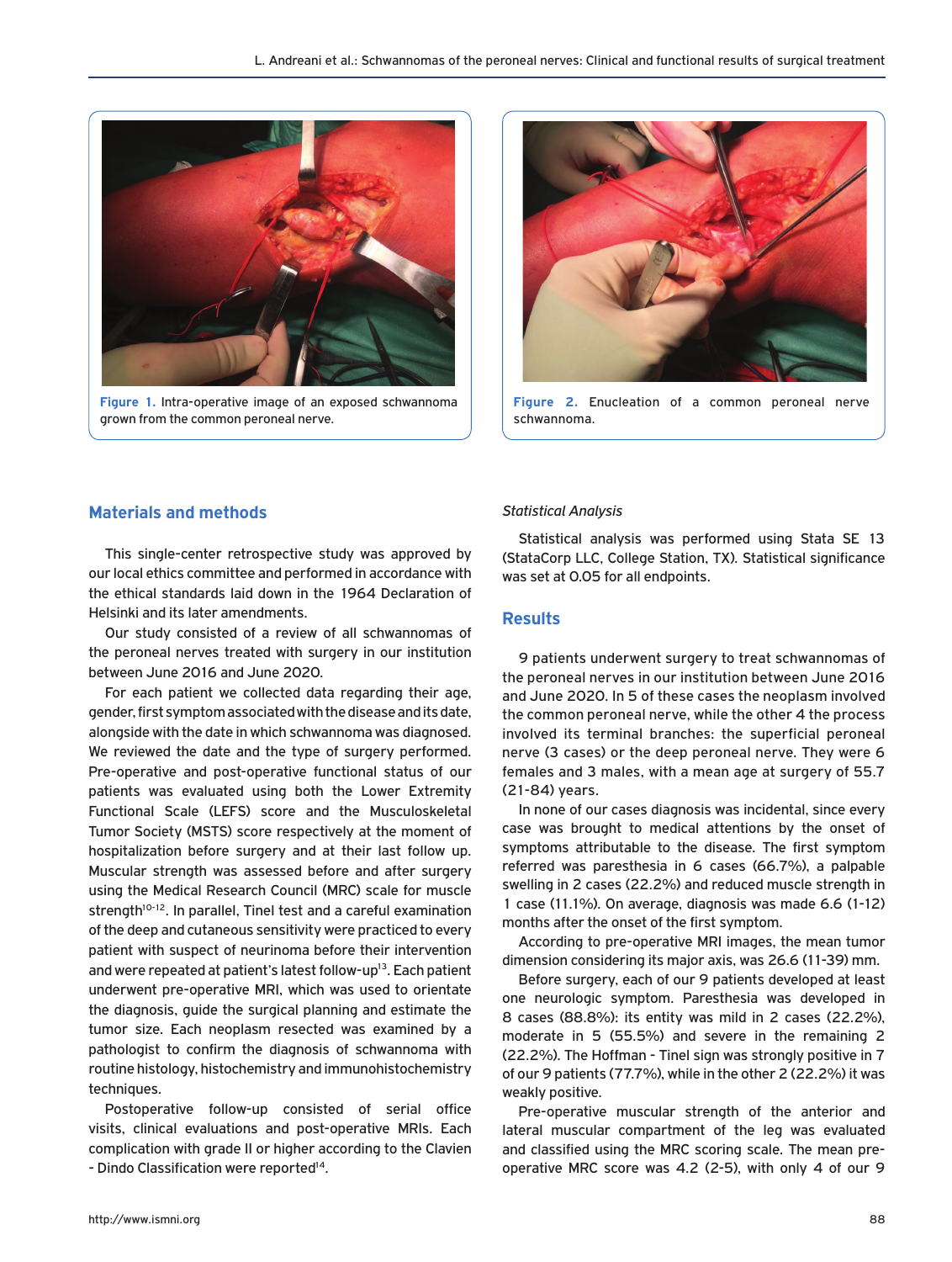|  |  | Table 1. Pre-operative picture of our case series. |  |  |  |
|--|--|----------------------------------------------------|--|--|--|
|--|--|----------------------------------------------------|--|--|--|

| N              | AGE.<br>(y) | <b>SITE</b>                    | DIAGN.<br><b>DELAY</b><br>(m) | <b>SIZE</b><br>(mm) | <b>FIRST</b><br><b>SYMPTOM</b> | PreOp<br><b>TINEL</b> | PreOp<br><b>SENSITIVE</b><br><b>DEFICIT</b> | PreOp<br>$MRC$ ( $/5$ ) | PreOp<br><b>MSTS</b><br>(730) | PreOp<br><b>LEFS</b><br>(780) |
|----------------|-------------|--------------------------------|-------------------------------|---------------------|--------------------------------|-----------------------|---------------------------------------------|-------------------------|-------------------------------|-------------------------------|
|                | 39          | Common Peroneal N.             | 11                            | 20                  | Paraesthesia                   | $\ddot{}$             | Moderate                                    | 5                       | 25                            | 70                            |
| $\overline{2}$ | 72          | <b>Common Peroneal N</b>       | 3                             | 30                  | Tumefaction                    | $+/-$                 | Moderate                                    | 5                       | 26                            | 72                            |
| 3              | 54          | Common Peroneal N.             | 12                            | 42                  | Paraesthesia                   | +                     | Moderate                                    | 4                       | 24                            | 66                            |
| 4              | 48          | Common Peroneal N.             | 5                             | 25                  | Paraesthesia                   | ÷                     | Moderate                                    | $\overline{4}$          | 23                            | 67                            |
| 5              | 44          | Common Peroneal N.             | 9                             | 39                  | Weakness                       | ÷.                    | Severe                                      | 3                       | 18                            | 47                            |
| 6              | 84          | Deep Peroneal N.               | 10                            | 36                  | Paraesthesia                   | ÷                     | Severe                                      | 2                       | 15                            | 34                            |
| $\overline{7}$ | 65          | <b>Superficial Peroneal N.</b> | 5                             | 25                  | Tumefaction                    | +                     | Moderate                                    | 5                       | 24                            | 71                            |
| 8              | 74          | <b>Superficial Peroneal N.</b> |                               | 11                  | Paraesthesia                   | $+/-$                 | Mild                                        | 5                       | 28                            | 76                            |
| 9              | 21          | <b>Superficial Peroneal N.</b> | 3                             | 11                  | Paraesthesia                   | ÷                     | Mild                                        | 5                       | 29                            | 77                            |

**Table 2.** Comparison between pre-operative conditions and post-operative outcomes.

| N              | <b>SITE</b>                                                                       | <b>SIZE</b><br>(mm) | <b>PreOp</b><br><b>TINEL</b> | <b>PreOp</b><br><b>SENSITIVE</b><br><b>DEFICIT</b> | <b>PreOp</b><br><b>MRC</b><br>( /5) | PreOp  <br><b>MSTS</b><br>(730) | <b>PreOp</b><br><b>LEFS</b><br>( / 80) | <b>PostOp</b><br><b>TINEL</b> | <b>PostOp</b><br><b>SENSITIVE</b><br><b>DEFICIT</b> | <b>PostOp</b><br><b>MRC</b><br>(75) | <b>PostOp</b><br><b>MSTS</b><br>( / 30) | <b>PostOp</b><br><b>LEFS</b><br>( / 80) | $FU$ (m) |
|----------------|-----------------------------------------------------------------------------------|---------------------|------------------------------|----------------------------------------------------|-------------------------------------|---------------------------------|----------------------------------------|-------------------------------|-----------------------------------------------------|-------------------------------------|-----------------------------------------|-----------------------------------------|----------|
|                | <b>CPN</b>                                                                        | 20                  | ٠                            | Moderate                                           | 5                                   | 25                              | 70                                     | ۰                             | $\overline{\phantom{a}}$                            | 5                                   | 30                                      | 79                                      | 57       |
| $\overline{2}$ | <b>CPN</b>                                                                        | 30                  | $+/-$                        | Moderate                                           | 5                                   | 26                              | 72                                     | ۰                             | $\overline{\phantom{a}}$                            | 5                                   | 30                                      | 80                                      | 36       |
| 3              | <b>CPN</b>                                                                        | 42                  | ٠                            | Moderate                                           | 4                                   | 24                              | 66                                     | ٠                             | $\overline{\phantom{a}}$                            | 5                                   | 30                                      | 80                                      | 16       |
| 4              | <b>CPN</b>                                                                        | 25                  | ٠                            | Moderate                                           | 4                                   | 23                              | 67                                     | ۰                             | $\overline{\phantom{a}}$                            | 5                                   | 29                                      | 79                                      | 26       |
| 5              | <b>CPN</b>                                                                        | 39                  | ٠                            | Severe                                             | 3                                   | 18                              | 47                                     | $+/-$                         | Moderate                                            | 4                                   | 27                                      | 64                                      | 9        |
| 6              | <b>DPN</b>                                                                        | 36                  | ٠                            | Severe                                             | 2                                   | 15                              | 34                                     | $+/-$                         | Moderate                                            | 3                                   | 23                                      | 61                                      | 12       |
| 7              | <b>SPN</b>                                                                        | 25                  | ٠                            | Moderate                                           | 5                                   | 24                              | 71                                     | ۰                             |                                                     | 5                                   | 30                                      | 80                                      | 14       |
| 8              | <b>SPN</b>                                                                        | 11                  | $+/-$                        | Mild                                               | 5                                   | 28                              | 76                                     | ٠                             | $\overline{\phantom{a}}$                            | 5                                   | 30                                      | 80                                      | 20       |
| 9              | <b>SPN</b>                                                                        | 11                  | ۰                            | Mild                                               | 5                                   | 29                              | 77                                     | ۰                             | ۰                                                   | 5                                   | 30                                      | 80                                      | 16       |
|                | CDN-Common Devenaal Namie, DDN-Dean Devenaal Namie, CDN-Cunemisial Devenaal Namie |                     |                              |                                                    |                                     |                                 |                                        |                               |                                                     |                                     |                                         |                                         |          |

*CPN= Common Peroneal Nerve, DPN = Deep Peroneal Nerve, SPN = Superficial Peroneal Nerve.*

cases that suffered an at least partial reduction of muscular strength (see Table 1).

Overall pre-operative functionality was assessed using the MSTS Score for lower limbs and the LEFS score, whose mean values were respectively 23.6 (15-29) and 64.4 (34- 77) (Table 1).

An overview of patients' pre-operative neurological status and clinical presentation is reported in detail in Table 1.

All our cases underwent complete excision of the neoplasm; none of them required intralesional excision (Figure 1 and Figure 2). One of our cases (case 6) needed partial nerve repair using a neurotube. None suffered from major complications during surgery or through the postoperative course.

The mean follow-up was 22.9 (9-57) months. None of our cases developed local recurrence nor major complications through the follow-up (grade II or higher according to the Clavien - Dindo classification). All of our patients were treated

with oral integration of lipoic acid, citicoline and vitamins B for 30 days after surgery in order to obtain an antioxidant, neurotrophic and neuroprotective effect.

6 of our 9 cases (66.6%) did not complain of paresthesia through their whole post-operative course. Among the 3 that reported episodes of paresthesia in the weeks or months that followed surgery, one (11.1%) had episodic symptoms that solved within 5 weeks, while the other 2 (22.2%) still suffered moderate paresthesia at their last clinical control. Slightly positive Hoffman-Tinel sign persisted in only one case. Compared to the pre-operative findings, each patient reported a reduction of their sensitive symptoms after the intervention.

Post-operative muscular strength was 5/5 in 7 cases (77.7%), 4/5 (11.1%) in one case and 3/5 (11.1%) in one other. The mean post-operative MRC score was therefore 4.6 (3-5), a value 0.4 higher compared to the pre-operative one. All the cases with a preoperative muscular strength impairment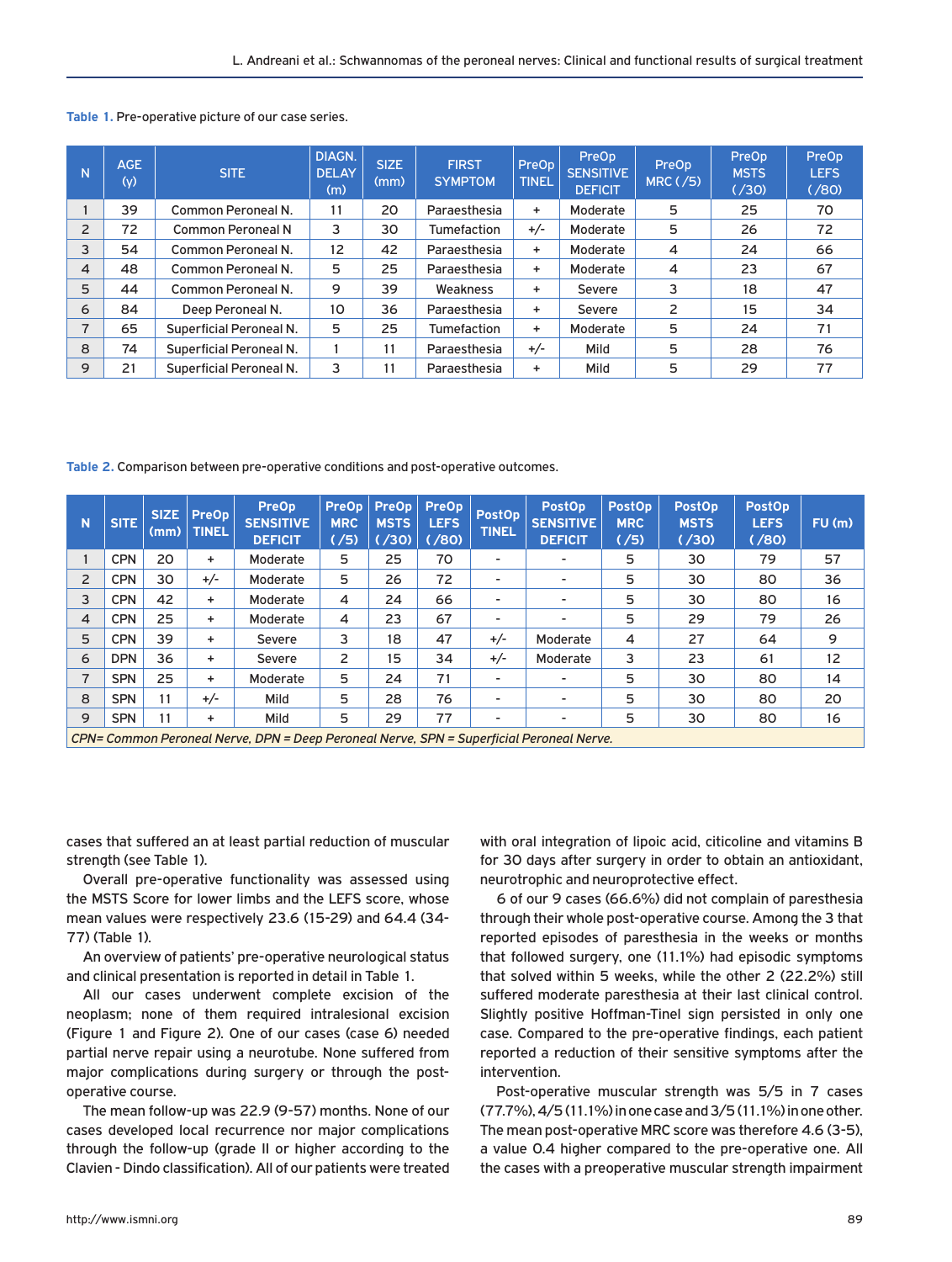(MRC<5) benefited the removal of the schwannoma, gaining 1 point in their post-operative MRC score.

At the latest follow-up the mean MSTS score was 28.8 (23- 30), a value 5.2 (1-9) higher than the mean pre-operative score. The mean post-operative LEFS score was 75.9 (61- 80), 11.4 higher than the pre-operative one. According to the paired one-tailed t-student test, the reduction of the mean values of both MSTS (p=0.0003) and LEFS (p=0.0158) after surgery were statistically significant. The two scores testified an at least slight increasement of each patient's lower limb functionality.

Clinical and functional results of our population are summarized in Table 2.

Statistical analysis defined a significant positive correlation between diagnostic delay and tumor size at the moment of procedure (r=0.6952; p=0.0376). Neoplastic mass dimension, for its part, had a significantly negative correlation with patients' pre-operative MRC scores (r= -0.6778; p=0.0452), MSTS scores (r=-0.7298; p=0.0258) and LEFS scores (r=0.6739; p=0.0465).

Tumor size also showed a positive correlation with postoperative functional recovery assessed with both the differential MSTS score (r=0.8356; p=0.0050) and LEFS score (r=0.7672; p=0.0158). The differential between pre-operative and post-operative LEFS scores also had a statistically significant correlation with patients' diagnostic delay (r=0.6675; p=0.0495). Surgery significantly decreased the prevalence of Hoffmann-Tinel test (p=0.0152).

## **Discussion**

Neurilemmomas (schwannomas - neurinomas) of the peroneal nerves are rare benign tumors which arise from active Schwann cells that form myelin around peripheral nerves. They usually have an internal homogeneous structure and a peripheral capsule that separates them from the surrounding tissues and the native nerve. In general, they show no tendency to infiltration of the nearby structures and generally show a slow but progressive local growth. Only 1% of all schwannomas tend to transform into neurofibrosarcoma or malignant schwannoma.

Although they can stay clinically silent even for months or years, symptoms and signs may arise as the volume of the tumor increases, exerting an increasing pressure and compression on the nerve and the adjacent structures. Symptoms therefore appear with various combinations of pain, swelling and alteration of neuromotor or sensitive neurological functionality.

Particularly in nerves with superficial course, like the common and the superficial peroneal nerves, neoplasms can be identified visibly and to the touch as a round or ovoid swelling, painful to pressure and mobile side to side, but not in the vertical axis of the limb<sup>15</sup>. Percussion of the mass usually induces painful paresthesia in the regions innervated by the nerve of origin, defined as Hoffman-Tinel sign. 7 an 2 of our 9 patients (77.7% and 22.2%) resulted respectively strongly and slightly positive at their Tinel test. Those results in line with the ones described by Knight et al who reported an incidence of 81% in their population of benign schwannomas in different body districts<sup>15</sup>. Progressive neurological deficits occur primarily in those tumors that take place in confined spaces, like those that lodge the peroneal nerves.

Schwannomas that arise from the deep peroneal nerve, in particular, can be compressed by the overlaying firm fascia of the anterior compartment of the leg, with consequential severe pain and motor deficits. This eventuality, already described by Sharma et al in their case report in 2000<sup>16</sup>, was also reported by our only patient suffering from a schwannoma of the deep peroneal nerve, case 6, who had developed serious sensitive and mobility deficits and had the lowest pre-operative and post-operative functional scores among our population.

As already described in literature<sup>17-18</sup>, enucleation or excision were largely possible in the vast majority of cases, with little or no damage inflicted to the underlying nerve fascicles in 8 of our 9 cases. In the remaining case, a graft was used to repair the partial damage done to the nerve during resection. The absence of major intra-operative or post-operative complications in our study testifies the relative safety and reliability of the surgical procedures. However, surgeons should be aware that peroneal nerve injuries following surgical treatments are not uncommon as already described in literature<sup>17</sup>.

Our data suggest the effectiveness of the surgical treatment in reducing both sensitive and strength deficits and increasing the overall lower limb's functionality. At the last follow-up, only 2 patients (22.2%), case 5 and 6, had sensitive deficits of moderate entity and reduced muscular strength, with respectively grades 3 and 4 according to the MRC scoring system. The other 7 patients (77.7%) could reach a complete or nearly complete resolution of any sign or symptom caused by the tumor. Our outcomes can be considered to be consistent with the previous studies in literature for lower limb schwannomas, although they did not treat specifically the ones involving the peroneal nerves<sup>15,17</sup>.

All our patients had better post-operative functionality compared to their pre-operative conditions, assessed with both the MSTS score and the LEFS score. The combination of high overall post-operative outcomes according to the aforementioned scoring systems (MSTS=28.8 and LEFS=75.9), both significantly increased after surgery, testifies the effectiveness of our treatment.

In literature some authors found that the risk of developing neurological deficits - and therefore a drop of patients' lower limb functionality and quality of life - was directly associated with the tumor size: as the dimension of the tumor increases, so does the risk it may cause significant neurological signs or symptoms<sup>17,19-21</sup>. Our results corroborate this hypothesis, since in our population tumor dimensions were inversely proportional to pre-operative muscle strength, assessed with the MRC score (r=-0.6778; p=0.0452), and lower limb functionality, estimated with both the MSTS (r=-0.7298; p=0.0258) and the LEFS (r=0.6739; p=0.0465) scoring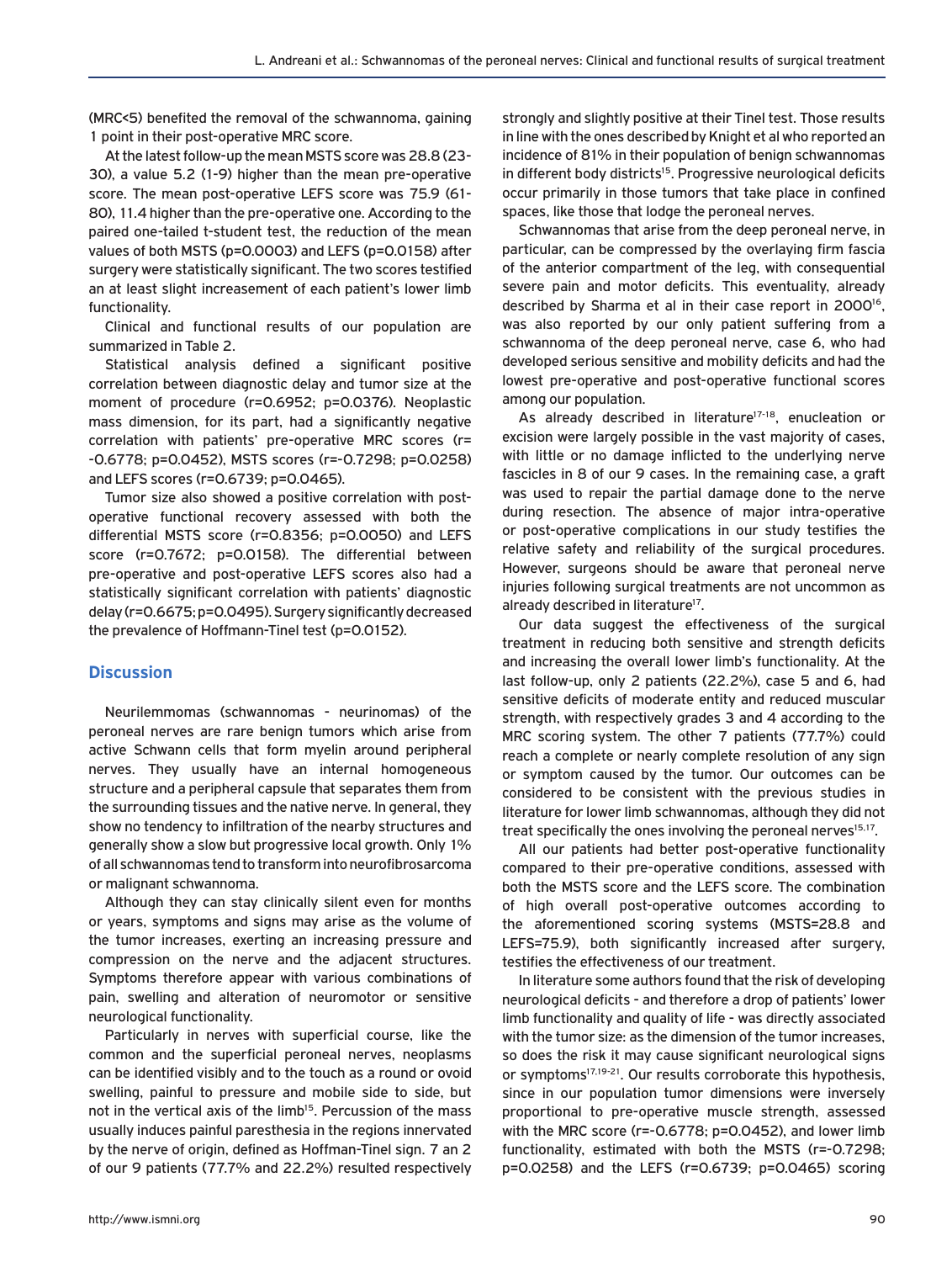system. In addition, larger schwannomas where the ones that reported the more evident functional recoveries after surgery, as a link between tumor diameter and both the differential MSTS score (r=0.8356; p=0.0050) and LEFS score (r=0.7672; p=0.0158) emerged. Our population therefore suggests the importance and the effectiveness of the surgical treatment for peroneal nerves' neurinomas. The length of the period between the onset of symptoms and the proper diagnosis was significantly associated with tumor size itself. These evidences lead us to believe that an early diagnosis could be crucial to prevent the onset or the worsening of symptoms that could reduce patients' functionality and quality of life, allowing surgeons to eradicate the tumor at the down of its clinical presentation.

We acknowledge our study had some limitations. The rarity of these tumors did not allow us to operate on a wide population, which partially limited the statistical significance of some of the data associations we wanted to investigate at the beginning of our research. Another limitation is represented by the retrospective nature of our study, which did not allow the complete standardization of the postoperative follow-up procedures for each patient.

Beyond these limits, our encouraging findings could play their part in expanding the knowledge on a topic like the schwannomas of the peroneal nerves that was relatively untouched in previous literature. Our focus and our findings were not confined to factors of surgical interest such as postoperative complications, local recurrence or presentation of pain and other symptoms before and after the treatment. We extended our research on the functional sphere, which might be compromised by lower limb schwannomas, proving that a correct surgical excision can partially or even solve functional impairment, therefore increasing patients' quality of life.

In conclusion, peroneal nerves' neurinomas are extremely rare benign tumors which may present with a peculiar combination of neurological deficits in association with a localized swelling. The combination of signs and symptoms associated with these lesions that can be responsible for reduced functionality of the involved lower limb. Surgical excision, especially if practiced by expert operators, represents a reliable therapeutic approach that could reduce the neurological deficits and potentially restore the complete functionality of the nerve from which schwannoma arises.

#### *Consent to participate*

*All patients gave their written consent to every part of their therapeutic and evaluation process. Each patient had been fully informed about each possible therapeutic strategy, with pros and cons of each possible approach.*

#### *Consent to publish*

 *Consent to publication and to the use of each data was given by each participant.*

#### *Acknowledgements*

*Authors would like to thank all their patients and their families for their participation and their willingness to promote clinical research.* 

*We are also grateful to our institution, the University of Pisa, which supports our researches and has continuously shown faith in our program through the years.*

#### **References**

- 1. Dhamija R, Plotkin S, Asthagiri A, et al. Schwannomatosis. 2018 Mar 8. In: Adam MP, Ardinger HH, Pagon RA, Wallace SE, Bean LJH, Mirzaa G, Amemiya A, editors. GeneReviews® [Internet]. Seattle (WA): University of Washington, Seattle; 1993-2021.
- 2. Albert P, Patel J, Badawy K, et al. Peripheral Nerve Schwannoma: A Review of Varying Clinical Presentations and Imaging Findings. J Foot Ankle Surg 2017; 56(3):632-637.
- 3. Mavrovi E, Vaz G, Thiesse P, Richioud B. Percutaneous cryoablation: A promising treatment for peripheral schwannoma. Diagn Interv Imaging 2016;97 (9):923-5.
- 4. Date R, Muramatsu K, Ihara K, et al. Advantages of intracapsular micro-enucleation of schwannoma arising from extremities. Acta Neurochir 2012;154:173-178; discussion 178.
- 5. Kim SH, Kim NH, Kim KR, et al. Schwannoma in head and neck: preoperative imaging study and intracapsular enucleation for functional nerve preservation. Yonsei Med J 2010;51:938-942.
- 6. Ozdemir O, Ozsoy MH, Kurt C, et al. Schwannomas of the hand and wrist: long- term results and review of the literature. J Orthop Surg (Hong Kong) 2005;13:267- 272.
- 7. Shariq O, Radha S, Konan S. Common peroneal nerve schwannoma: an unusual differential for a symptomatic knee lump. BMJ Case Rep 2012; 2012:bcr2012007346.
- 8. Öz TT, Aktaş B, Özkan K, et al. A Case of Schwannoma of the Common Peroneal Nerve in the Knee. Orthop Rev (Pavia) 2017;9(1):6825.
- 9. Milenković SS, Mitković MM. Common peroneal nerve schwannoma. Hippokratia 2018;22(2):91.
- 10. Mehta SP, Fulton A, Quach C, et al. Measurement Properties of the Lower Extremity Functional Scale: A Systematic Review. J Orthop Sports Phys Ther 2016; 46(3):200-16.
- 11. Larson ST, Wilbur J. Muscle Weakness in Adults: Evaluation and Differential Diagnosis. Am Fam Physician 2020;101(2):95-108.
- 12. Paternostro-Sluga T, Grim-Stieger M, Posch M, et al. Reliability and validity of the Medical Research Council (MRC) scale and a modified scale for testing muscle strength in patients with radial palsy. J Rehabil Med 2008;40(8):665-71.
- 13. Ishizuka K, Uehara T, Yokokawa D, Noda K, Ikusaka M. Hoffmann-Tinel sign and entrapment neuropathy. QJM 2021;114(1):45-46.
- 14. Clavien PA, Barkun J, de Oliveira ML, et al. The Clavien-Dindo classification of surgical complications: five-year experience. Ann Surg 2009;250(2):187-96.
- 15. Knight DM, Birch R, Pringle J. Benign solitary